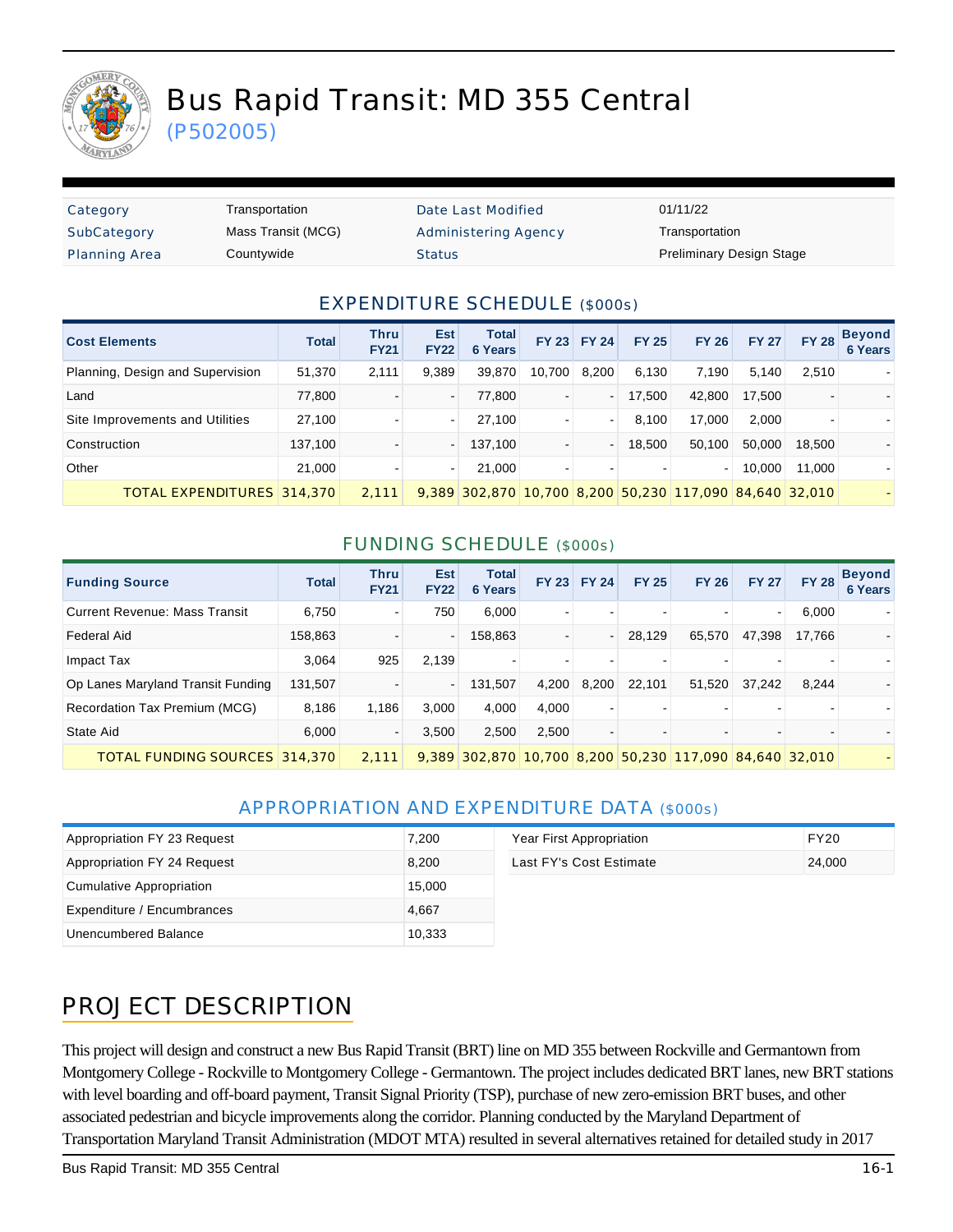for BRT along MD 355 from Bethesda to Clarksburg. In 2019, MCDOT completed the planning phase. MCDOT has been working on preliminary engineering and project phasing since 2020. Preliminary engineering of the full corridor from Bethesda to Clarksburg is being completed and then final design and construction for the Central segment will occur. Final design and construction of the North and South segments will occur as a separate project.

### LOCATION

The MD 355 BRT corridor spans Clarksburg to Bethesda. The Central phase of this project will include the master plan areas of Shady Grove and Germantown, as well as the cities of Rockville and Gaithersburg. A subsequent phase will provide service to the master plan areas of Bethesda, North Bethesda, Garrett Park, White Flint and Clarksburg.

### ESTIMATED SCHEDULE

Project planning was completed in FY19. Preliminary engineering began in FY20 and will be completed in FY23. Final design will immediately follow and will be completed in FY25. Construction activities, including right of way acquisition, will begin in FY25. Construction will be completed in FY28.

# COST CHANGE

Increased funding to complete final design of the Central phase from Rockville to Germantown, acquire right of way, relocate utilities, complete construction, and purchase buses.

# PROJECT JUSTIFICATION

MD 355 FLASH will transform mobility options with the implementation of a 22-mile, premium, branded, limited-stop BRT service along MD 355 between Clarksburg and Bethesda. This new service will improve transit travel time and increase opportunity for a broad range of users along a highly congested corridor. MD 355 FLASH will improve passenger transit mobility by connecting riders to high density housing and employment centers. MD 355 FLASH is being phased to accelerate delivery. This phase will implement BRT between Rockville and Germantown. Extensions to Bethesda and Clarksburg will follow.

### FISCAL NOTE

Programming of funds through final design and construction improves the project's eligibility for earlier entry into the Federal Transit Administration's Capital Investment Grant program. This project will utilize Op Lanes Maryland revenue proceeds, which have been pledged by the Maryland Department of Transportation to fund high priority public transit projects in Montgomery County.

# **DISCLOSURES**

A pedestrian impact analysis will be performed during design or is in progress. The County Executive asserts that this project conforms to the requirement of relevant local plans, as required by the Maryland Economic Growth, Resource Protection and Planning Act.

#### **COORDINATION**

Maryland-National Capital Park and Planning Commission (M-NCPPC), Maryland DOT State Highway Administration & Maryland Transit Administration, Department of Environmental Protection, Department of Permitting Services, Washington Gas, Pepco, Verizon, Comcast, Maryland Department of Natural Resources, Federal Transit Administration, City of Gaithersburg, City of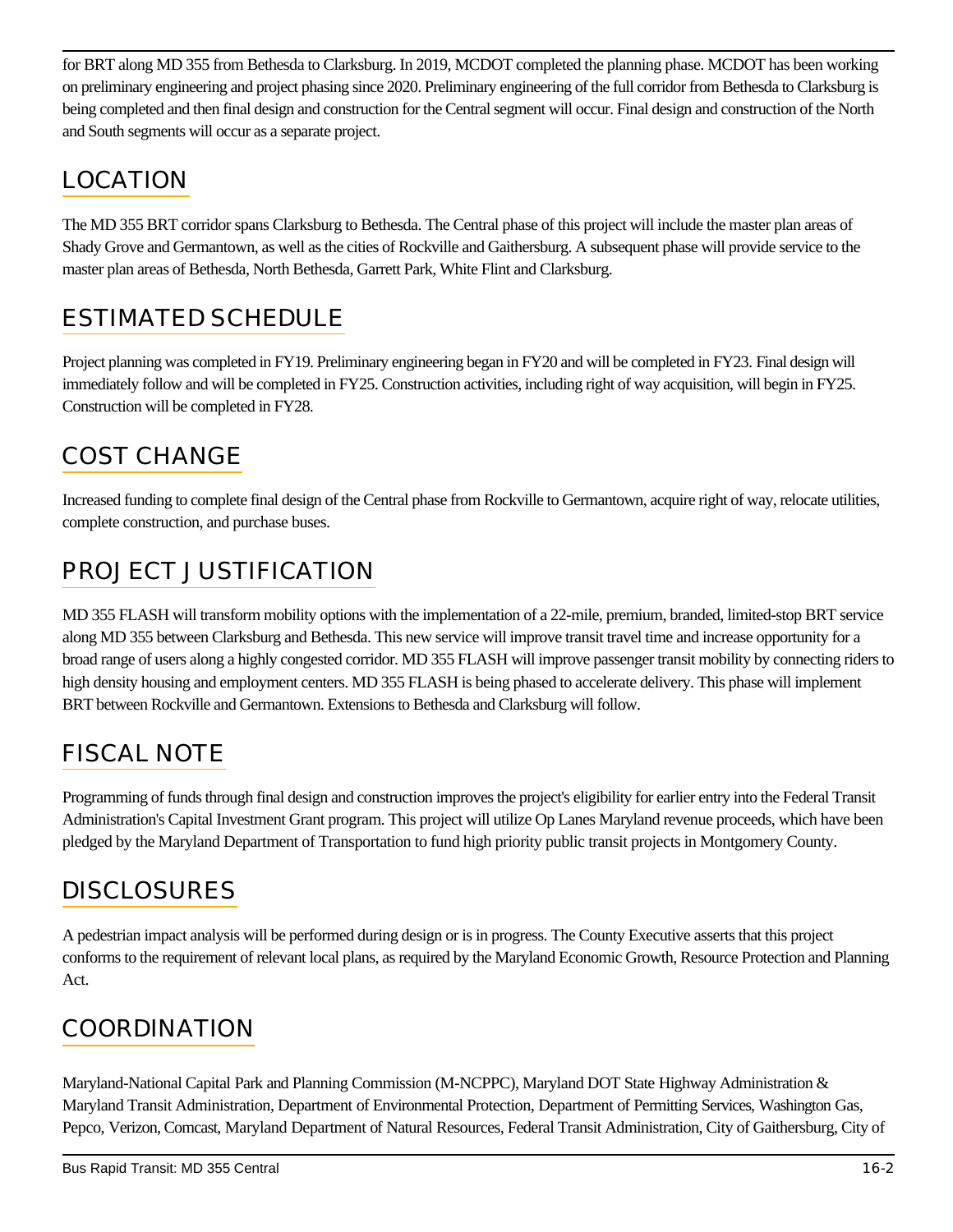Rockville, Washington Metropolitan Area Transit Authority, Commission on People with Disabilities, Transit Advisory Group, Neighborhood and Civic Associations, MD 355 BRT Corridor Advisory Committee